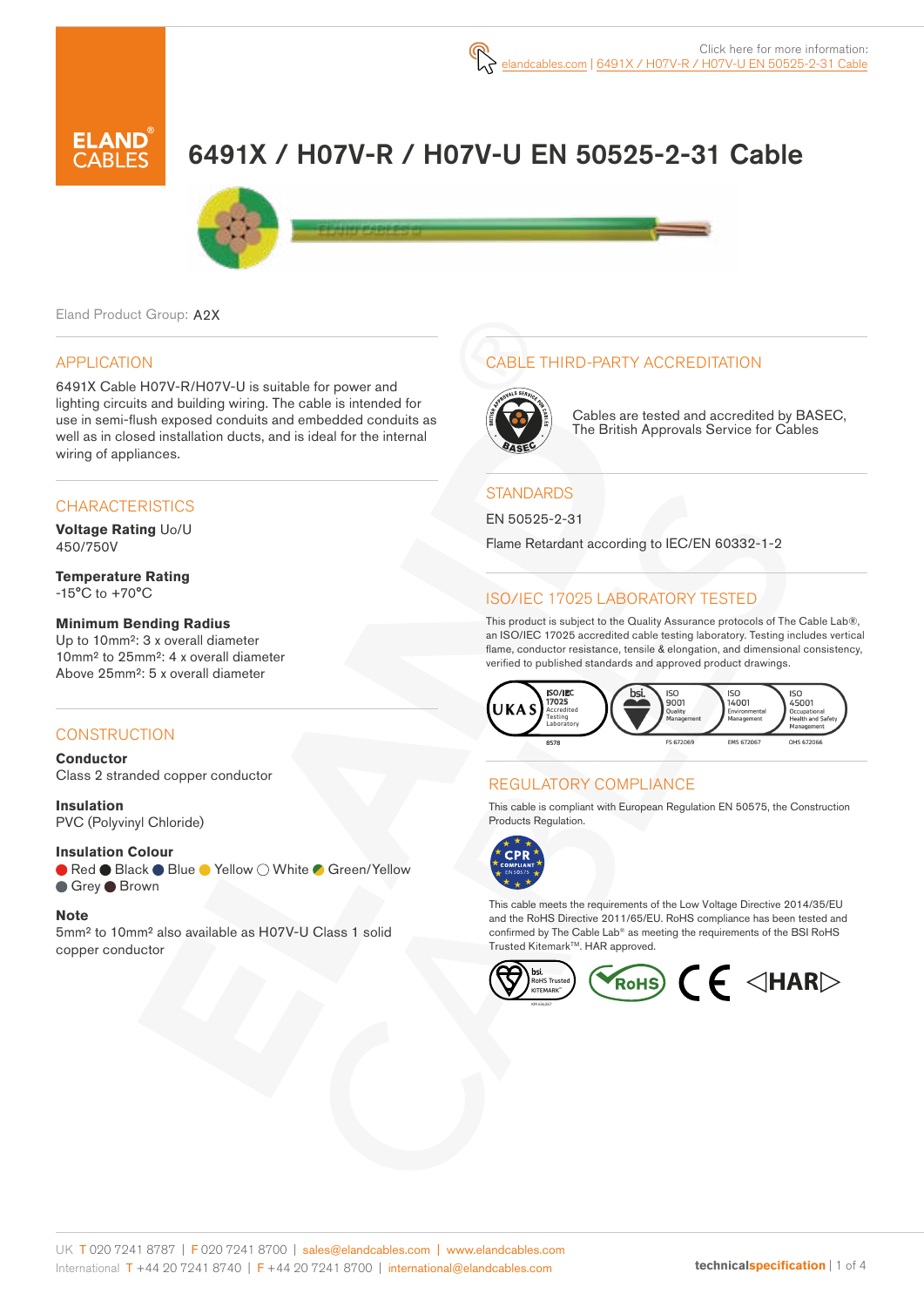# DIMENSIONS

| ELAND PART NO. | NOMINAL CROSS SECTIONAL AREA<br>mm <sup>2</sup> | NOMINAL THICKNESS OF INSULATION<br>mm | NOMINAL OVERALL DIAMETER<br>mm | <b>NOMINAL WEIGHT</b><br>kg/km |
|----------------|-------------------------------------------------|---------------------------------------|--------------------------------|--------------------------------|
| A2X*0015       | 1.5                                             | 0.7                                   | 2.9                            | 22                             |
| A2X*0025       | 2.5                                             | 0.8                                   | 3.6                            | 32                             |
| A2X*0040       | $\overline{4}$                                  | 0.8                                   | 4.1                            | 50                             |
| A2X*0060       | 6                                               | 0.8                                   | 4.7                            | 71                             |
| A2X*010        | 10                                              |                                       | 5.9                            | 110                            |
| A2X*016        | 16                                              |                                       | 6.8                            | 164                            |
| A2X*025        | 25                                              | 1.2                                   | 8.4                            | 256                            |
| A2X*035        | 35                                              | 1.2                                   | 9.4                            | 346                            |
| A2X*050        | 50                                              | 1.4                                   | 11                             | 473                            |
| A2X*070        | 70                                              | 1.4                                   | 12.7                           | 674                            |
| A2X*095        | 95                                              | 1.6                                   | 14.7                           | 913                            |
| A2X*120        | 120                                             | 1.6                                   | 16.2                           | 1150                           |
| A2X*150        | 150                                             | 1.8                                   | 18                             | 1416                           |
| A2X*185        | 185                                             | $\overline{2}$                        | 20                             | 1749                           |
| A2X*240        | 240                                             | 2.2                                   | 23                             | 2317                           |
| A2X*300        | 300                                             | 2.4                                   | 25.2                           | 3049                           |
| A2X*400        | 400                                             | 2.6                                   | 28.4                           | 3657                           |
| A2X*500        | 500                                             | 2.8                                   | 31.8                           | 4700                           |
| A2X*630        | 630                                             | 2.8                                   | 38.1                           | 5890                           |

\* Designates the sheath colour. For each Eland Cables part number replace with the colour code as listed below. e.g. A2XRD0040 = 4mm² Red

# COLOUR CODES

| <b>COLOUR</b> | <b>Black</b> | <b>Blue</b> | Grey | Green/Yellow | Red       | Yellow | <b>Brown</b> | White |
|---------------|--------------|-------------|------|--------------|-----------|--------|--------------|-------|
| CODE          | BK           | BL          | GR   | GY           | <b>RD</b> | ΥW     | <b>BR</b>    | WH    |

# **CONDUCTORS**

Class 2 Stranded Conductors for Single Core and Multi-Core Cables

| NOMINAL CROSS<br><b>SECTIONAL AREA</b> |          | MINIMUM NO. OF WIRES IN CONDUCTOR | MAXIMUM RESISTANCE OF CONDUCTOR AT 20°C<br>ohms/km |                          |                          |                          |                           |  |  |
|----------------------------------------|----------|-----------------------------------|----------------------------------------------------|--------------------------|--------------------------|--------------------------|---------------------------|--|--|
| mm <sup>2</sup>                        | Circular |                                   | Circular Compacted                                 |                          |                          | Shaped                   | Annealed Copper Conductor |  |  |
|                                        | Cu       | AI                                | Cu                                                 | AI                       | Cu                       | AI                       | Plain Wires               |  |  |
| 1.5                                    | 7        | $\overline{\phantom{a}}$          | 6                                                  | $\overline{\phantom{a}}$ | $\overline{\phantom{a}}$ | $\overline{\phantom{a}}$ | 12.1                      |  |  |
| 2.5                                    | 7        | $\overline{\phantom{a}}$          | 6                                                  | $\overline{\phantom{0}}$ | $\overline{\phantom{a}}$ | $\overline{\phantom{a}}$ | 7.41                      |  |  |
| $\overline{4}$                         | 7        | $\overline{\phantom{a}}$          | 6                                                  | $\overline{\phantom{a}}$ | $\overline{\phantom{a}}$ | $\overline{\phantom{a}}$ | 4.61                      |  |  |
| 6                                      | 7        | $\overline{\phantom{a}}$          | 6                                                  | $\overline{\phantom{a}}$ | $\sim$                   | $\overline{\phantom{a}}$ | 3.08                      |  |  |
| 10                                     | 7        | 7                                 | 6                                                  | 6                        | $\overline{\phantom{a}}$ | $\overline{\phantom{a}}$ | 1.83                      |  |  |
| 16                                     | 7        | 7                                 | 6                                                  | 6                        | $\overline{\phantom{a}}$ | $\overline{\phantom{a}}$ | 1.15                      |  |  |
| 25                                     | 7        | 7                                 | 6                                                  | 6                        | 6                        | 6                        | 0.727                     |  |  |
| 35                                     | 7        | 7                                 | $\mathbf 6$                                        | 6                        | 6                        | 6                        | 0.524                     |  |  |
| 50                                     | 19       | 19                                | 6                                                  | 6                        | 6                        | 6                        | 0.387                     |  |  |
| 70                                     | 19       | 19                                | 12                                                 | 12                       | 12                       | 12                       | 0.268                     |  |  |
| 95                                     | 19       | 19                                | 15                                                 | 15                       | 15                       | 15                       | 0.193                     |  |  |
| 120                                    | 37       | 37                                | 18                                                 | 15                       | 18                       | 15                       | 0.153                     |  |  |
| 150                                    | 37       | 37                                | 18                                                 | 15                       | 18                       | 15                       | 0.124                     |  |  |
| 185                                    | 37       | 37                                | 30                                                 | 30                       | 30                       | 30                       | 0.0991                    |  |  |
| 240                                    | 37       | 37                                | 34                                                 | 30                       | 34                       | 30                       | 0.0754                    |  |  |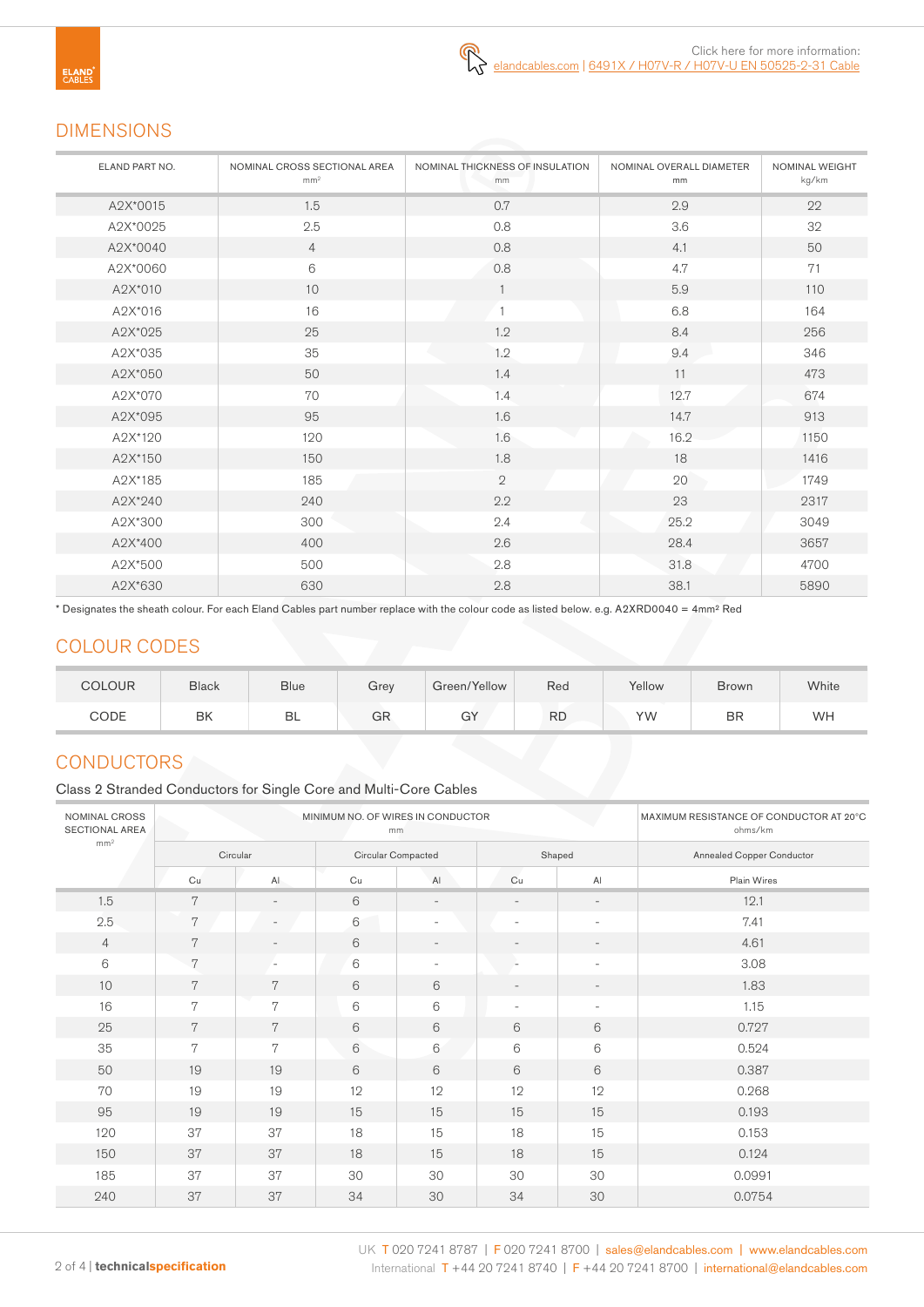| NOMINAL CROSS<br><b>SECTIONAL AREA</b> |    | MINIMUM NO. OF WIRES IN CONDUCTOR | MAXIMUM RESISTANCE OF CONDUCTOR AT 20°C<br>ohms/km |                    |    |                |                                  |  |  |  |
|----------------------------------------|----|-----------------------------------|----------------------------------------------------|--------------------|----|----------------|----------------------------------|--|--|--|
| mm <sup>2</sup>                        |    | Circular                          |                                                    | Circular Compacted |    | Shaped         | <b>Annealed Copper Conductor</b> |  |  |  |
|                                        | Cu | Al                                | Cu                                                 | AI                 | Cu | A <sub>l</sub> | Plain Wires                      |  |  |  |
| 300                                    | 61 | 61                                | 34                                                 | 30                 | 34 | 30             | 0.0601                           |  |  |  |
| 400                                    | 61 | 61                                | 53                                                 | 53                 | 53 | 53             | 0.047                            |  |  |  |
| 500                                    | 61 | 61                                | 53                                                 | 53                 | 53 | 53             | 0.0366                           |  |  |  |
| 630                                    | 91 | 91                                | 53                                                 | 53                 | 53 | 53             | 0.0283                           |  |  |  |

The above table is in accordance with EN 60228

# ELECTRICAL CHARACTERISTICS

#### Current Carrying Capacity

| NOMINAL CROSS<br>REFERENCE METHOD A<br><b>SECTIONAL AREA</b><br>(ENCLOSED IN<br>mm <sup>2</sup><br>CONDUIT IN THERMALLY<br><b>INSULATING WALL ETC)</b><br>Amps |                                      |                                    | REFERENCE METHOD B<br>(ENCLOSED IN CONDUIT<br>IN WALL OR IN<br><b>TRUNKING ETC)</b><br>Amps |                                    | REFERENCE METHOD C<br>(CLIPPED DIRECT)<br>Amps | REFERENCE METHOD F<br>(IN FREE AIR OR ON A PERFORATED CABLE TRAY ETC<br>HORIZONTAL OR VERTICAL ETC)<br>Amps |                                           |                                        |                                           |                                                                      |                          |  |  |
|----------------------------------------------------------------------------------------------------------------------------------------------------------------|--------------------------------------|------------------------------------|---------------------------------------------------------------------------------------------|------------------------------------|------------------------------------------------|-------------------------------------------------------------------------------------------------------------|-------------------------------------------|----------------------------------------|-------------------------------------------|----------------------------------------------------------------------|--------------------------|--|--|
|                                                                                                                                                                |                                      |                                    |                                                                                             |                                    |                                                |                                                                                                             |                                           |                                        |                                           | Spaced by one diameter                                               |                          |  |  |
|                                                                                                                                                                |                                      |                                    |                                                                                             |                                    |                                                |                                                                                                             |                                           | Touching                               |                                           | 2 Cables Single-Phase AC<br>or DC or<br>3 Cables Three-Phase AC flat |                          |  |  |
|                                                                                                                                                                | 2 Cables<br>Single-Phase<br>AC or DC | 3 or 4 Cables<br>Three-Phase<br>AC | 2 Cables<br>Single-Phase<br>AC or DC                                                        | 3 or 4 Cables<br>Three-Phase<br>AC | 2 Cables<br>Single-Phase<br>AC or DC           | 3 or 4 Cables<br>Three-Phase<br>AC                                                                          | 2 Cables<br>Single-Phase<br>AC or DC flat | 3 Cables<br>Three-<br>Phase<br>AC flat | 3 Cables<br>Three-<br>Phase<br>AC trefoil | Horizontal                                                           | Vertical                 |  |  |
| 1.5                                                                                                                                                            | 14.5                                 | 13.5                               | 17.5                                                                                        | 15.5                               | 20                                             | 18                                                                                                          |                                           | $\overline{\phantom{a}}$               |                                           | $\overline{\phantom{a}}$                                             |                          |  |  |
| 2.5                                                                                                                                                            | 20                                   | 18                                 | 24                                                                                          | 21                                 | 27                                             | 25                                                                                                          |                                           | ÷.                                     | L.                                        |                                                                      |                          |  |  |
| $\overline{4}$                                                                                                                                                 | 26                                   | 24                                 | 32                                                                                          | 28                                 | 37                                             | 33                                                                                                          | $\overline{a}$                            | $\overline{\phantom{a}}$               | $\equiv$                                  | $\overline{a}$                                                       |                          |  |  |
| 6                                                                                                                                                              | 34                                   | 31                                 | 41                                                                                          | 36                                 | 47                                             | 43                                                                                                          |                                           | ٠                                      | ÷,                                        | ÷,                                                                   |                          |  |  |
| 10                                                                                                                                                             | 46                                   | 42                                 | 57                                                                                          | 50                                 | 65                                             | 59                                                                                                          |                                           | $\overline{\phantom{a}}$               | $\qquad \qquad -$                         | $\overline{\phantom{m}}$                                             | $\overline{\phantom{m}}$ |  |  |
| 16                                                                                                                                                             | 61                                   | 56                                 | 76                                                                                          | 68                                 | 87                                             | 79                                                                                                          |                                           | ÷                                      | ÷.                                        |                                                                      |                          |  |  |
| 25                                                                                                                                                             | 80                                   | 73                                 | 101                                                                                         | 89                                 | 114                                            | 104                                                                                                         | 131                                       | 114                                    | 110                                       | 146                                                                  | 130                      |  |  |
| 35                                                                                                                                                             | 99                                   | 89                                 | 125                                                                                         | 110                                | 141                                            | 129                                                                                                         | 162                                       | 143                                    | 137                                       | 181                                                                  | 162                      |  |  |
| 50                                                                                                                                                             | 119                                  | 108                                | 151                                                                                         | 134                                | 182                                            | 167                                                                                                         | 196                                       | 174                                    | 167                                       | 219                                                                  | 197                      |  |  |
| 70                                                                                                                                                             | 151                                  | 136                                | 192                                                                                         | 171                                | 234                                            | 214                                                                                                         | 251                                       | 225                                    | 216                                       | 281                                                                  | 254                      |  |  |
| 95                                                                                                                                                             | 182                                  | 164                                | 232                                                                                         | 207                                | 284                                            | 261                                                                                                         | 304                                       | 275                                    | 264                                       | 341                                                                  | 311                      |  |  |
| 120                                                                                                                                                            | 210                                  | 188                                | 269                                                                                         | 239                                | 330                                            | 303                                                                                                         | 352                                       | 321                                    | 308                                       | 396                                                                  | 362                      |  |  |
| 150                                                                                                                                                            | 240                                  | 216                                | 300                                                                                         | 262                                | 381                                            | 349                                                                                                         | 406                                       | 372                                    | 356                                       | 456                                                                  | 419                      |  |  |
| 185                                                                                                                                                            | 273                                  | 245                                | 341                                                                                         | 296                                | 436                                            | 400                                                                                                         | 463                                       | 427                                    | 409                                       | 521                                                                  | 480                      |  |  |
| 240                                                                                                                                                            | 321                                  | 286                                | 400                                                                                         | 346                                | 515                                            | 472                                                                                                         | 546                                       | 507                                    | 485                                       | 615                                                                  | 569                      |  |  |
| 300                                                                                                                                                            | 367                                  | 328                                | 458                                                                                         | 394                                | 594                                            | 545                                                                                                         | 629                                       | 587                                    | 561                                       | 709                                                                  | 659                      |  |  |
| 400                                                                                                                                                            | $\overline{\phantom{a}}$             | $\overline{\phantom{a}}$           | 546                                                                                         | 467                                | 694                                            | 634                                                                                                         | 754                                       | 689                                    | 656                                       | 852                                                                  | 795                      |  |  |
| 500                                                                                                                                                            |                                      | $\overline{\phantom{a}}$           | 626                                                                                         | 533                                | 792                                            | 723                                                                                                         | 868                                       | 789                                    | 749                                       | 982                                                                  | 920                      |  |  |
| 630                                                                                                                                                            | $\overline{\phantom{a}}$             | $\qquad \qquad -$                  | 720                                                                                         | 611                                | 904                                            | 826                                                                                                         | 1005                                      | 905                                    | 855                                       | 1138                                                                 | 1070                     |  |  |

Ambient temperature: 30ºC

Conductor operating temperature: 70ºC

The above table is in accordance with Table 4D1A of the 18th Edition of IEE Wiring Regulations BS7671 and IEC 60364-5-52.